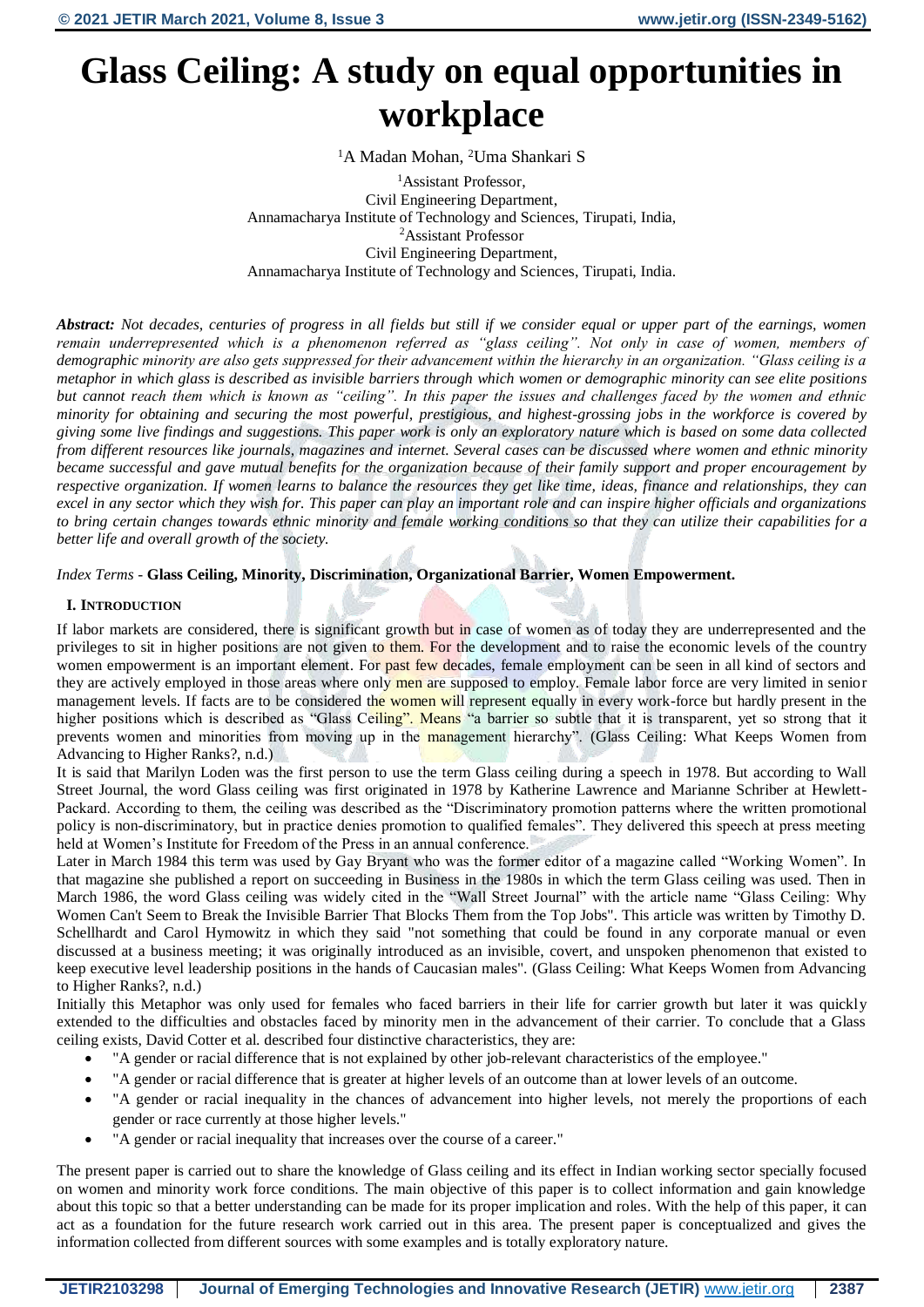# **II. LITRATURE REVIEW**

**Jyotsna Bhatnagar, Pawan S. Budhwa and Debi S. Saini** did their research work on, "Women in Management in the New Economic Environment: The Case of India". The overall conclusion was that historically in managerial or operative roles, women in India never got a good status or positions in their work place. Balancing dual role that is housewives and organizational managers became a big challenge for them and the treatment they get in workplace was also a major concern, where the women were upholded because of the superiority of men. Because of the stereotype differences women offered less challenging jobs and they were never involved in taking crucial decisions.

In the book "Women in Asian Management", **Vimolwan Yukongdi and John Benson** have showed some factors on women growth. They showed the slow growth of the women due to society and individual factors. They mentioned in the book that due to cultural and traditions in India especially for women and extra care of parents through their daughters their aims were not fulfilled in achieving leadership and executive positions. Which finally leads to the shortage of self-motivation, independence and confidence.

**Edirisinghe, CL** did their work on "The Paradox of Glass Ceiling Effect: A Study on the Individual Barrier and Organizational Barrier among Female Executives in the Selected Large Apparel Industry, Sri Lanka". There were two objectives, is to study about whether the female executives face for the glass ceiling effect and to investigate the behavior of the individual barrier and the organizational barrier. So according to their objectives they found positive correlation between the glass ceiling and individual barrier with moderately strong correlation. 36.2% of variance is shown on glass ceiling effect by an individual barrier. If organizational barrier and glass ceiling is considered the results were moderately strong with positive correlation and have a variance of 40.3% of glass ceiling effect by an organizational barrier.

Systematic Review of Glass Ceiling Effect in Academia: The Case of Turkey reviewed by **İlknur Öztürk\*- Anjelika Hüseyinzade Şimşe.** They revealed that there is very less knowledge about glass ceiling effect in academia in Turkey, though academia is widely accepted in for the better representation of women. Their study shows that the duties of women in family and business life is strongly correlated with the glass ceiling effect. A very few women contribute in the scientific work force as compared to men which is again a similar problem in most of the countries. The women has to go through lower wages in academics and universities as compared with men even though the lectures and consultations were equal for both men and women. This shows that the rise of women in hierarchy is related to glass ceiling effect.

"Women in Management" by **Sanghamitra Buddhapriya** in her study she revealed that women are highly underrepresented in the senior management positions. She says that, In India since decades the women have entered in management sector but it will be a surprise to know that there is no systematic data sponsored by the government about the number of women working in management sector. Only in some of the public sectors these records and data are kept which shows that how the women is grossly underrepresented.

**Thomas Hunt and Philips** described the gender inequality between men and women is always embedded in the leadership roles. Also during the selection process the men are selected more as compared to the women which is again an unfounded bias. Therefore women are not considered in the expertise condition as everyone think that they lack of skills and they are not worthy for the leadership roles.

**Cooper and Davidson** highlighted on the issue of leadership and the followers. The men are seen as the leaders in all sectors and women are categorized to be the followers. The **organization** which have male dominated leaders in the working environment have more success rate but the women are never given any chance. Cooper and Davidson found that the women who are in managerial positions experience greater strain as compared to the male counterparts. Due to this extra pressure, the society discriminates the women to believe that they should be in the minority status as they lack in self-confidence. There is no proper opportunities, no mentors for the female workers so that they can advance in the working area and they are presented as stereotypical female workers.

**Lyness and Thompson's** studies exposes that the achievements gained by women is due to luck or effort rather than skill or ability, so this type of stereotype has the potential to reduce the awards which they receive in the organizations.

#### **III. HISTORY OF GLASS CEILING IN INDIA**

India is one of the greatest country in which unity exists in the diversity. India has total 28 states and 8 union territories with different religions, languages, customs, culture etc. but the status of the women almost in all states are similar. If we consider some of the examples of glass ceiling in Indian history we can say that glass ceiling existed in India since many decades. There are lot of pictures which shows the greatness of women in which some of them broke the glass who are shown below with their achievements.

**Ahilyabai Holkar: Queen of Malwa / Indore (1725 - 1795):** Ahilyabai Holkar was the wife of Malwa king Khanderao Holkar. After the death of Khanderao Holkar, She became the queen of Malwa. Under her reign the capital of the kingdom was Maheshwar a small town in Madhya Pradesh. She reigned for 30 years and ruled with utmost pride and compassion. During her reign the kingdom prospered and reached to greater heights. She is also called as the "absolute ideal ruler" and "philosopher queen". She also personally led armies into the battle by breaking the law that the armies should be led by kings only. Indore's domestic airport and university are named after her as a tribute. (51 of the Greatest Women in India's History, SEP 30, 2020)

**Anandi Gopal Joshi: First Female Doctor (1865 - 1887):** Anandi Gopal Joshi was the first female doctor in India and also the first Indian women to achieve a medical degree in the United States of America. But she lost her life at a very young age of just 21. Her condition was continuously deteriorating when she was in the second year of studies. Still she managed to complete her studies and came back to India. After reaching India she was diagnosed with tuberculosis which later caused her death. She became the inspiration for many young women in India who wanted to do something and achieve their goals rather than just devote their life to household chores. (51 of the Greatest Women in India's History, SEP 30, 2020)

**Rudrama Devi: Monarch Ruler of Kakatiya Dynasty (12th Century):** Rudrama Devi is one of the most powerful rulers in India of Kakatiya dynasty. She is one of the women who ruled as a monarchs in India and she promoted herself as a male ruler. Our history remembers her as the ruler with exceptional qualities where no one can reach her personality. (51 of the Greatest Women in India's History, SEP 30, 2020)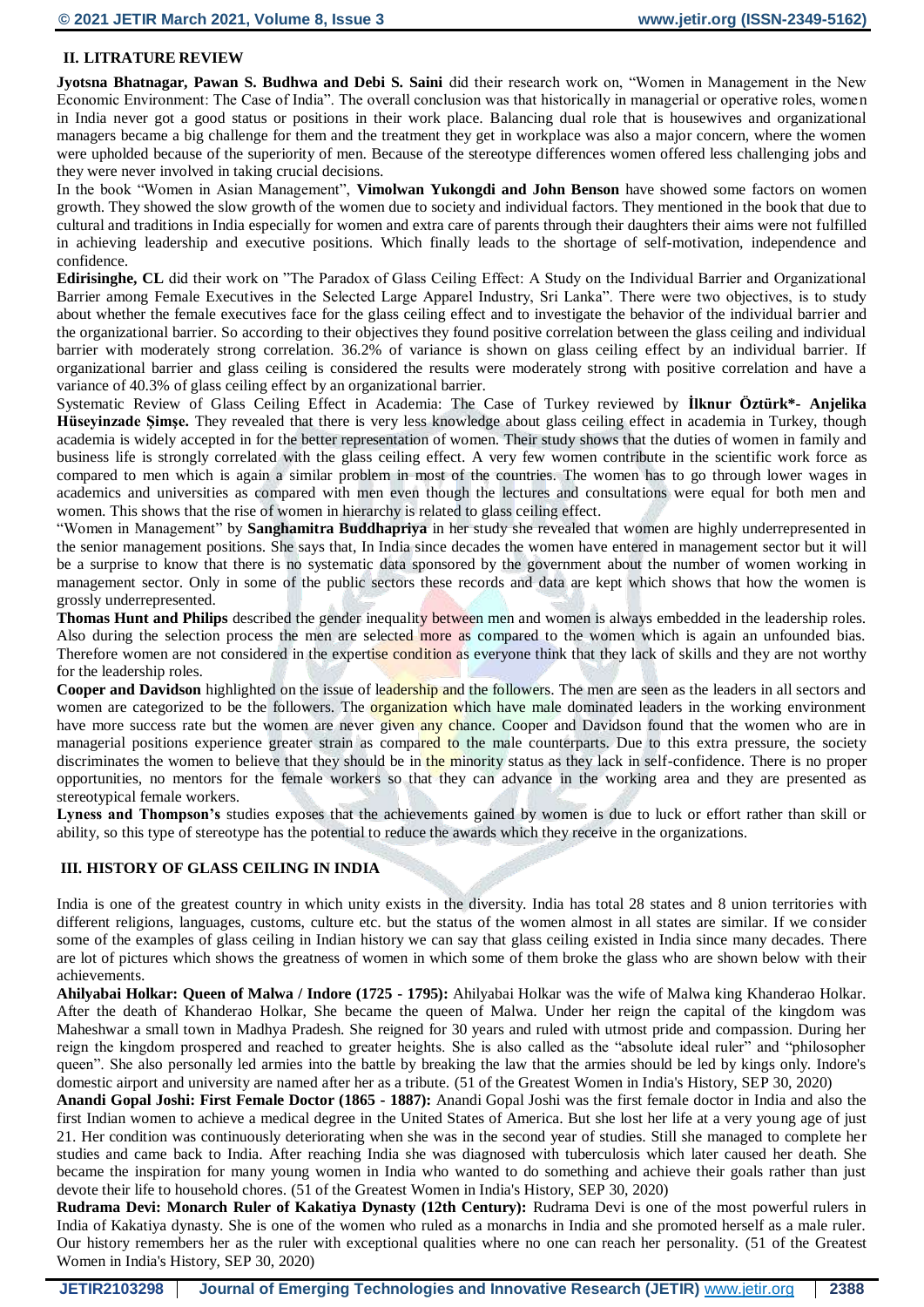**Asima Chatterjee: Scientist (1917 - 2006):** Asima Chatterjee was the first female scientist in India and she also completed Ph.D. in organic chemistry. She dedicated her life in developing anti-malarial and anti-epileptic drugs. On the topic of medicinal properties of plants, she wrote many research papers which were very useful for the further research work. She was also honoured by the Google on her 100<sup>th</sup> birthday with a doodle on the year 2017. (51 of the Greatest Women in India's History, SEP 30, 2020) **Captain Prem Mathur: Commercial Pilot (1910 - 1992):** Captain Prem Mathur was the first female commercial pilot in India. Because of being a female eight times she got rejected by private airlines. However she finally got job in Deccan Airways. She was also the winner of National Air Race and was the first British-Indian women to get pilot license. In 19<sup>th</sup> century the women were not allowed to get out of their home and fulfill their dreams. The patriarchal system of our society didn't help, but in that situation there were some women like Prem Mathur who put a great example for making a positive change. (51 of the Greatest Women in India's History, SEP 30, 2020)

If present status of the women is considered, then complication may arise because some women in India are in the list containing top political leaders and CEOs of MNCs. On the other hand there are still no facilities for the women to continue education. Equal rights are given for both men and women in India but there are few cases where men achieve more than women under same parameters. These hidden parameters become the hurdles between the middle and top management for the women. In corporate world, the percentage of women and men 60% and 40% or may be 70% and 30% but when it grow to the higher level like CEO and board of directors it become approximately 85% male and 15% female or may be less than this. (C., 2016)

# **IV. WOMEN CIVIL ENGINEERS IN INDIA**

Civil engineering is one of the broadest and oldest branches of engineering, which is mainly comprised of creation, design, maintenance of infrastructure using environmental resources etc. Civil Engineering is about fabricating a society which is sustainable enough to live by providing human needs like clean water, treatment of waste, power, and proper infrastructure like road, rail, harbors and airports. Pursuing a career in civil engineering can be exiting and diverse, with so many options like risk management, surveying to geology designing mining etc. Women can also play an important role in this career for the improvement of the quality of life. (Parikh, 1992)

In India, women make up 42 percent of new graduates, but only 24 percent of entry-level professionals. Of these, about 19 percent reach senior-level management roles. Women hold only 7.7 percent of board seats and just 2.7 percent of board chairs. In the construction, the number drops further as only 1-2 percent reach top-level management positions. (Choudhari, February, 2019)



#### (Choudhari, February, 2019)

Some of the metrics were collected based on the condition of women in civil engineering side. In 1980s, less than 2 percent of engineering degrees were obtained by women, but since then, Growth has been seen in the number of engineering degree pursued by women. In the annual report of Ministry of Human Resource Development released in 2018 shows that over 31 percent of engineering and technology degrees were awarded to women. Though the degrees are increasing but the number of employed women all over India is decreasing. According to the article published in The Economist, The employment rate of women in India is fallen to 26%. Due to the societal expectations the women are kept out of the workforce. There are only 12.7 percent of women who are working as engineers. If men and women are compared based on number of students Enrolled in Civil Engineering in India then it is about 4:1 ratio. If unemployment rate of women is considered then about 40 percent of them are not allowed to work or achieve their dreams. (A Look at Gender Bias in India, April, 2019)



(Ministry of Human Resource Development, 2016)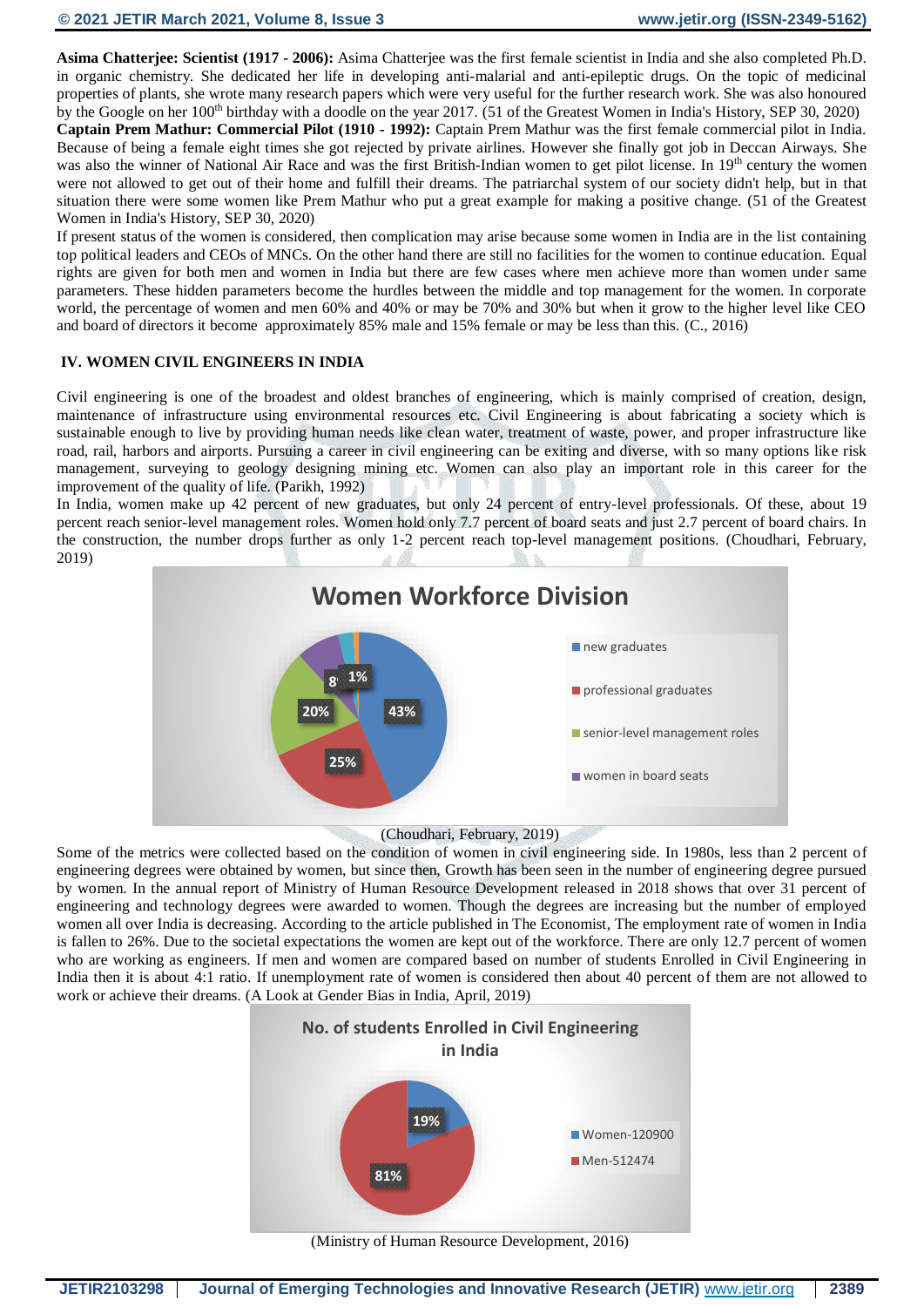# **V. THE PATTERN OF GENDER BIAS IN THE WORKPLACE**

A survey was performed SWE Magazine to ask engineers in India about their personal experiences in their careers and compare the responses of men and women engineers. The survey contained questions about promotions, including pay, workplace processes and performance evaluations, to see if female engineers believe that gender bias has an impact on these decisions and, in turn, their career advancement opportunities within their organizations. They reached to almost 700 engineers and got responses. The survey was done on ratio of 60 women to 40 men. The survey was composed of questions and measurement was based on Likert scale (strongly disagree to strongly agree). The survey was categorized based on four bias patterns:

**Prove-It-Again:** Have to prove ourselves again and again despite of level of expertise and past achievements. A high level of Prove-It-Again bias was reported by both men and women engineers in India, with 76 percent reporting experiencing this bias in their workplace. (Team, April 16, 2019)

**Tightrope:** Which describes about masculinity which keeps women away from physical work. Those who experience this bias walk a tightrope between being seen as too feminine to be competent and too masculine to be likable. When the survey was conducted about 45% of women accepted versus 30% of men. Also, women was asked whether it is inappropriate to argue at work about the things related to work and the results were, 45% of women accepted compared with 28% of men. This shows that women feel less comfortable to express their emotions in the workplace, and men are not giving attention of this constraint. (Team, April 16, 2019)

**Maternal Wall:** It concerns about the giving birth to young ones. Women are held against the workforce as they are placed between the walls for only giving birth. There is an attitude in their workplace that mothers should work less because they should take care for children and about 40% of both men and women engineers agreed about this situation. Also, another conditions arises that only fathers should have to work more once they bear children and about 27% of women and men engineers had voted in its favor. These expectations gave rise to the traditional gender roles where fathers expected to work longer hours to support the family and mothers should be at home to look after children. (Team, April 16, 2019)

**Tug of War:** Sometimes a situation occurs where there will be a competition involves among women in organizations. For those in male-dominated professions, this bias can manifest itself as a fight for the "woman's spot." When women are judgmental of one another, this kind of bias occurs or compete against one another for a achieving "woman's slot" in the office. It's shocking that only 42% of women engineers were agreed that their female colleagues generally support one another. (Team, April 16, 2019)





# **VI. PRACTICAL SOLUTION FOR GLASS CEILING EFFECT IN ENGINEERING FIELD**

Let's take a look on the points on what can be done to inspire women to take engineering and be involved in employment prospects and to reach higher positions.

- A special trainers and teachers should be placed in primary school and also in all organizations so that they can get proper awareness and to address gender issues, their challenges, stereotypes. Those trainers can look into the issues and encourage the women and other backward people to get proper training, internships, and apprenticeships to both men and women. (Why India Needs Women to Work, July 5, 2018) (UNESCO)
- Separate sanitation facilities, Safe school facilities and also child care facilities which can be effective for women so that they can spare time to participate in trainings. Also strict rules against sexual harassment to create an environment where gender equality and mutual respect can be maintained. Also, role plays foster communication, teamwork and respect and interactive learning methods can offer opportunities for both women and men to play different roles, as "leaders" as well as "followers".
- The women who are already successful can act as role models to others and show them the possible way to break into the gender biased barriers. Provide invaluable insights into how women can overcome prejudice. If a proper network of female engineers is created then they can mentor younger colleagues and other upcoming fresher to achieve their goals.
- Efforts should be made to encourage women to participate in training, employment and education and overcome the male-dominated occupations. Proper designs to overcome the range of existing barriers like training fees, timing, facilities etc. and to respond flexibly to different needs.